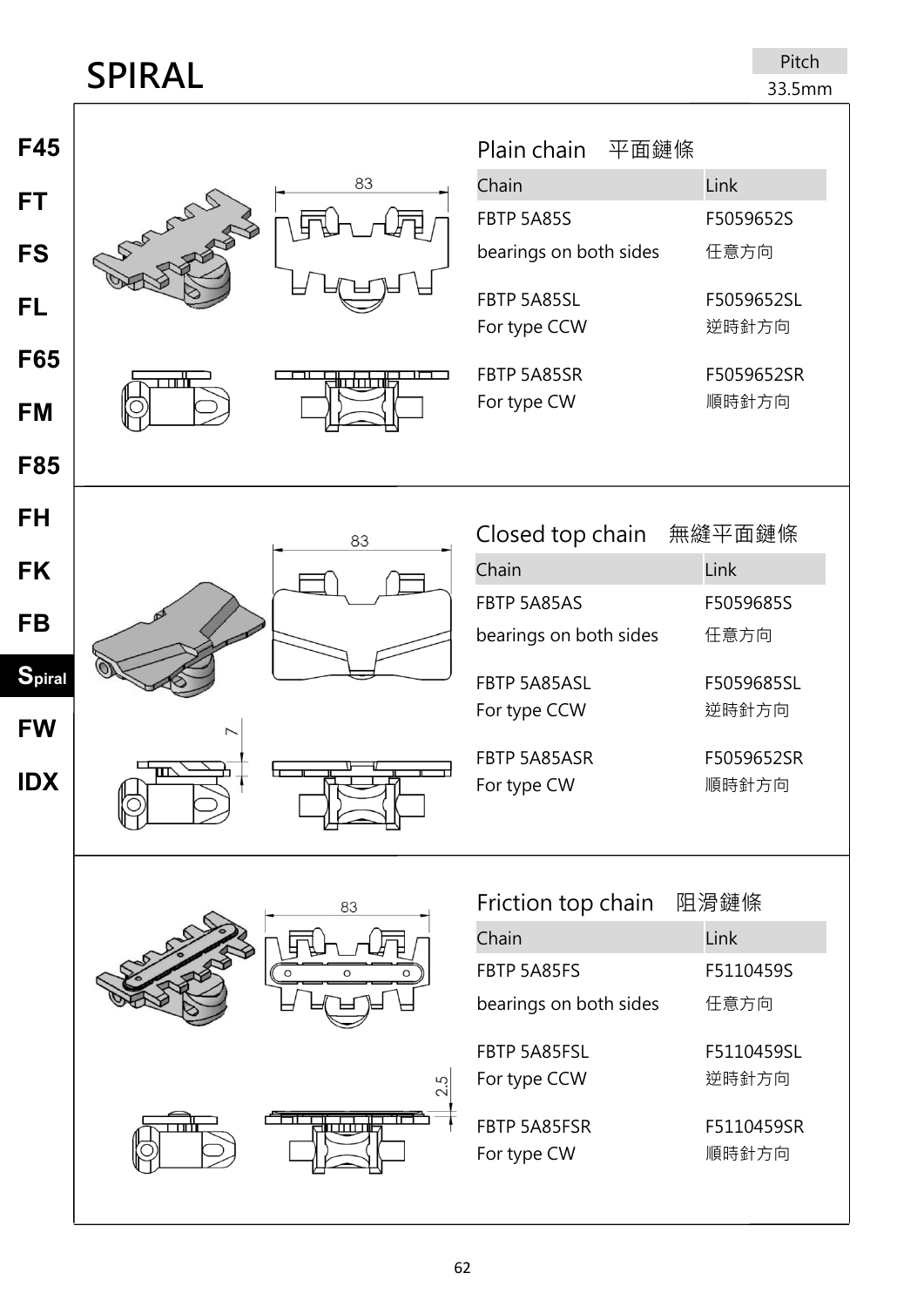## **SPIRAL**





Plain chain 平面鏈條

| Chain                  | Link              | DIM.      |
|------------------------|-------------------|-----------|
| <b>FBTP 3A175S</b>     | <b>FBTL 175S</b>  | $w = 175$ |
| <b>FBTP 3A295S</b>     | <b>FBTL 295S</b>  | $w = 295$ |
| bearings on both sides | 任意方向              |           |
| FBTP 3A175SL           | FBTL 175SL        | $w = 175$ |
| FBTP 3A295SL           | <b>FBTL 295SL</b> | $w = 295$ |
| For type CCW           | 逆時針方向             |           |
| FBTP 3A175SR           | FBTL 175SR        | $w = 175$ |
| FBTP 3A295SR           | <b>FBTL 295SR</b> | $w = 295$ |
| For type CW            | 順時針方向             |           |

**F45**